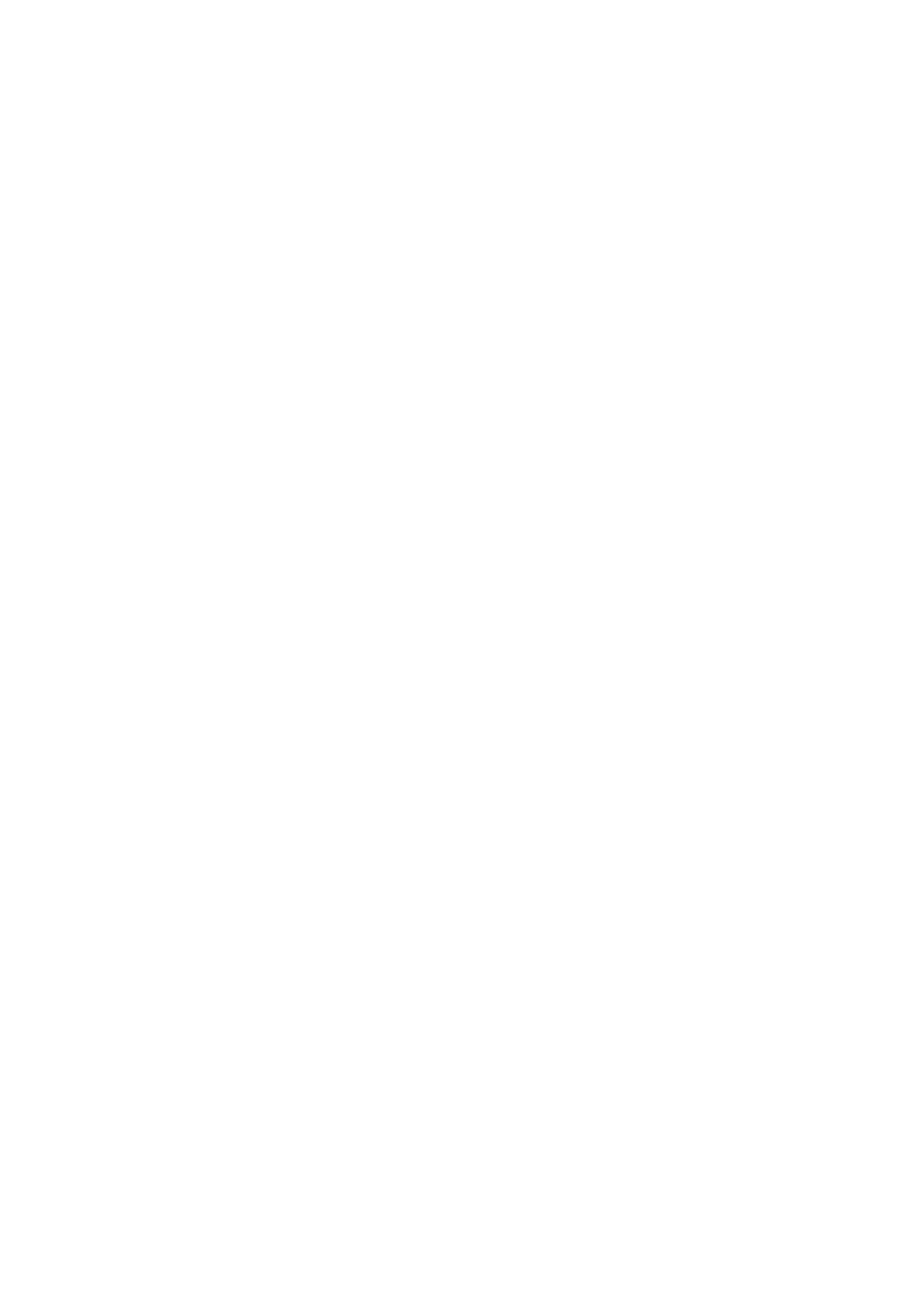

# **NORTHERN TERRITORY OF AUSTRALIA** \_\_\_\_\_\_\_\_\_\_\_\_\_\_\_\_\_\_\_\_

### **Act No. 34 of 2015** \_\_\_\_\_\_\_\_\_\_\_\_\_\_\_\_\_\_\_\_

An Act to make special provision for the North East Gas Interconnector Pipeline Project

> [*Assented to 10 December 2015*] [*Second reading 19 November 2015*]

**The Legislative Assembly of the Northern Territory enacts as follows:**

## **Part 1 Preliminary matters**

#### **1 Short title**

This Act may be cited as the *North East Gas Interconnector Pipeline (Special Provisions) Act 2015*.

#### **2 Definitions**

In this Act:

*Authority Certificate*, see section 3 of the *Northern Territory Aboriginal Sacred Sites Act*.

*custodian*, see section 3 of the *Northern Territory Aboriginal Sacred Sites Act*.

*Lands Minister* means the Minister responsible for administering the *Pastoral Land Act*.

*pastoral land*, see section 3(1) of the *Pastoral Land Act*.

*pastoral lease*, see section 3(1) of the *Pastoral Land Act*.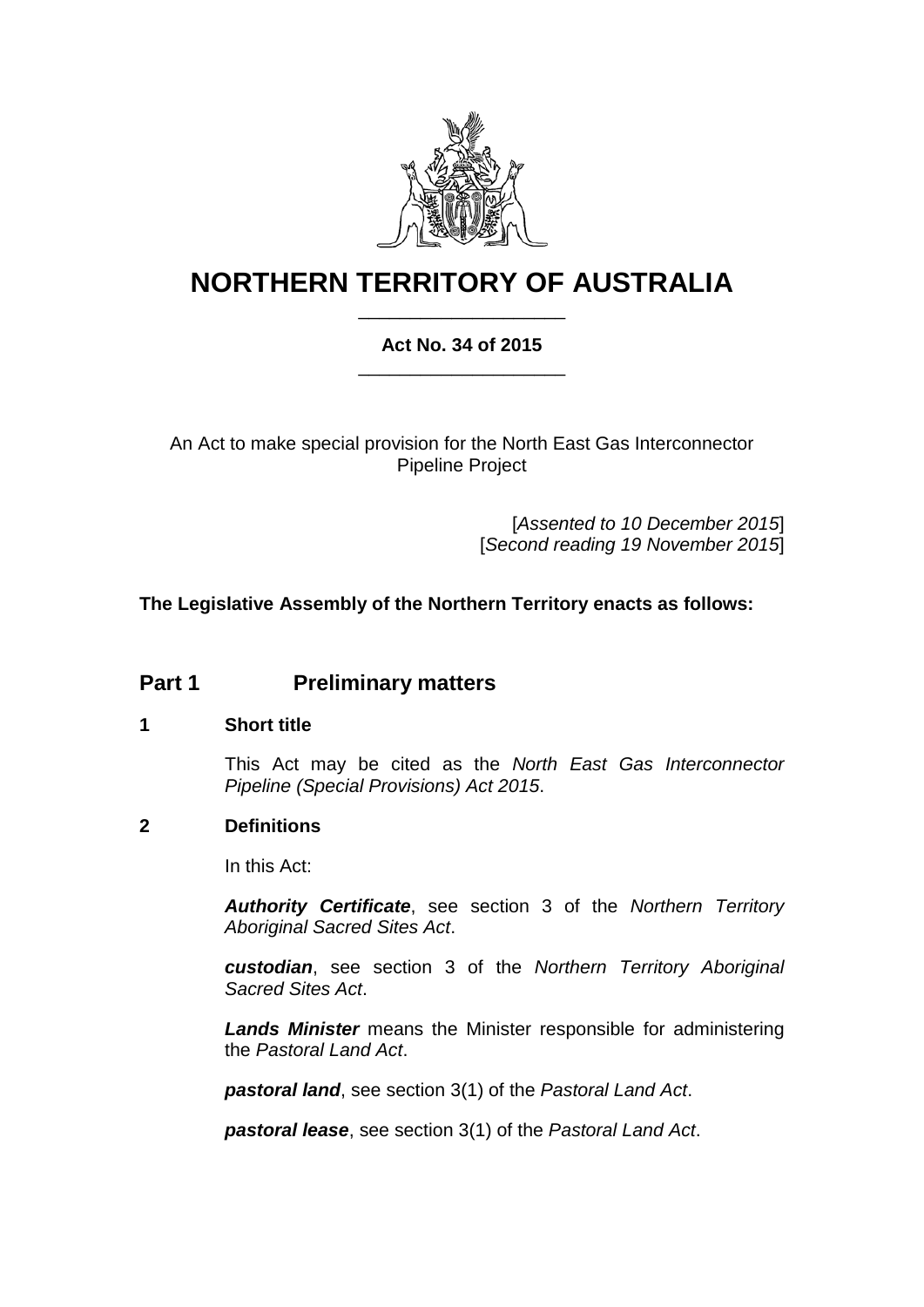**Pipeline** means the North East Gas Interconnector Pipeline, being the pipeline or proposed pipeline to connect the Northern Territory gas pipeline network to the Eastern States gas pipeline network as more fully described by regulation, and includes all associated infrastructure and equipment.

#### *Note for definition Pipeline*

*In this definition, pipeline has the same meaning as in the Energy Pipelines Act.*

*Pipeline licensee* means the licensee for the Pipeline under the *Energy Pipelines Act*.

*project* means the project for constructing and operating the Pipeline.

*project participant* means a person responsible from time to time for the project or any part or aspect of the project and includes:

- (a) a subsidiary of a project participant that participates in the project; or
- (b) a contractor or other person acting on behalf a project participant.

*road*, see section 5(1) of the *Control of Roads Act*.

*Transport Minister* means the Minister responsible for the administration of the *Control of Roads Act* (except Part IV).

*Water Minister* means the Minister responsible for the administration of the *Water Act*.

*waterway*, see section 4(1) of the *Water Act*.

*Note for section 2*

*The Interpretation Act contains definitions and other provisions that may be relevant to this Act.*

#### **3 Act binds Crown**

This Act binds the Crown in right of the Territory and, to the extent the legislative power of the Legislative Assembly permits, the Crown in all its other capacities.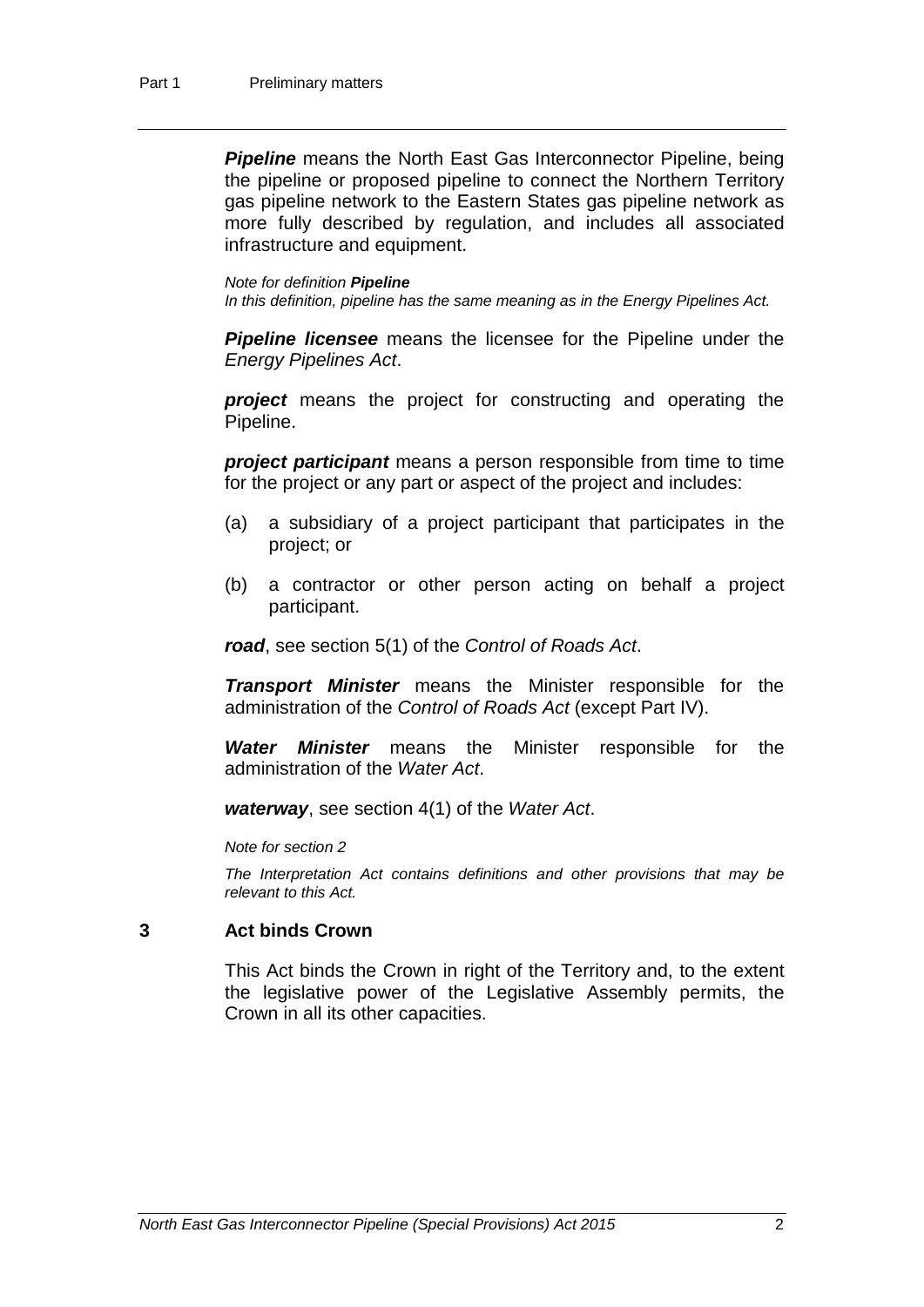#### **4 Application of Criminal Code**

Part IIAA of the Criminal Code applies to an offence against this Act.

*Note for section 4*

Part IIAA of the Criminal Code states the general principles of criminal *responsibility, establishes general defences, and deals with burden of proof. It also defines, or elaborates on, certain concepts commonly used in the creation of offences.*

### **Part 2 Priority of applications**

#### **5 Application by Pipeline licensee or project participant**

Each of the following entities must give priority to considering an application received by the entity from the Pipeline licensee or a project participant and related to the construction or operation of the Pipeline:

- (a) a Minister;
- (b) an Agency;
- (c) an officer of an Agency;
- (d) a statutory corporation;
- (e) a local government council.

### **Part 3 Roads and waterways**

#### **6 Construction in road**

- (1) The Pipeline licensee may, with the Transport Minister's written approval, construct and operate the Pipeline in such a way that it is wholly or partly in, under or across a road.
- (2) The conditions that apply to the approval are the conditions that the Transport Minister considers appropriate, including conditions that:
	- (a) require the installation, maintenance and operation of safety devices; and
	- (b) require the reconstruction and maintenance of the road in or above which the pipeline is constructed or operated.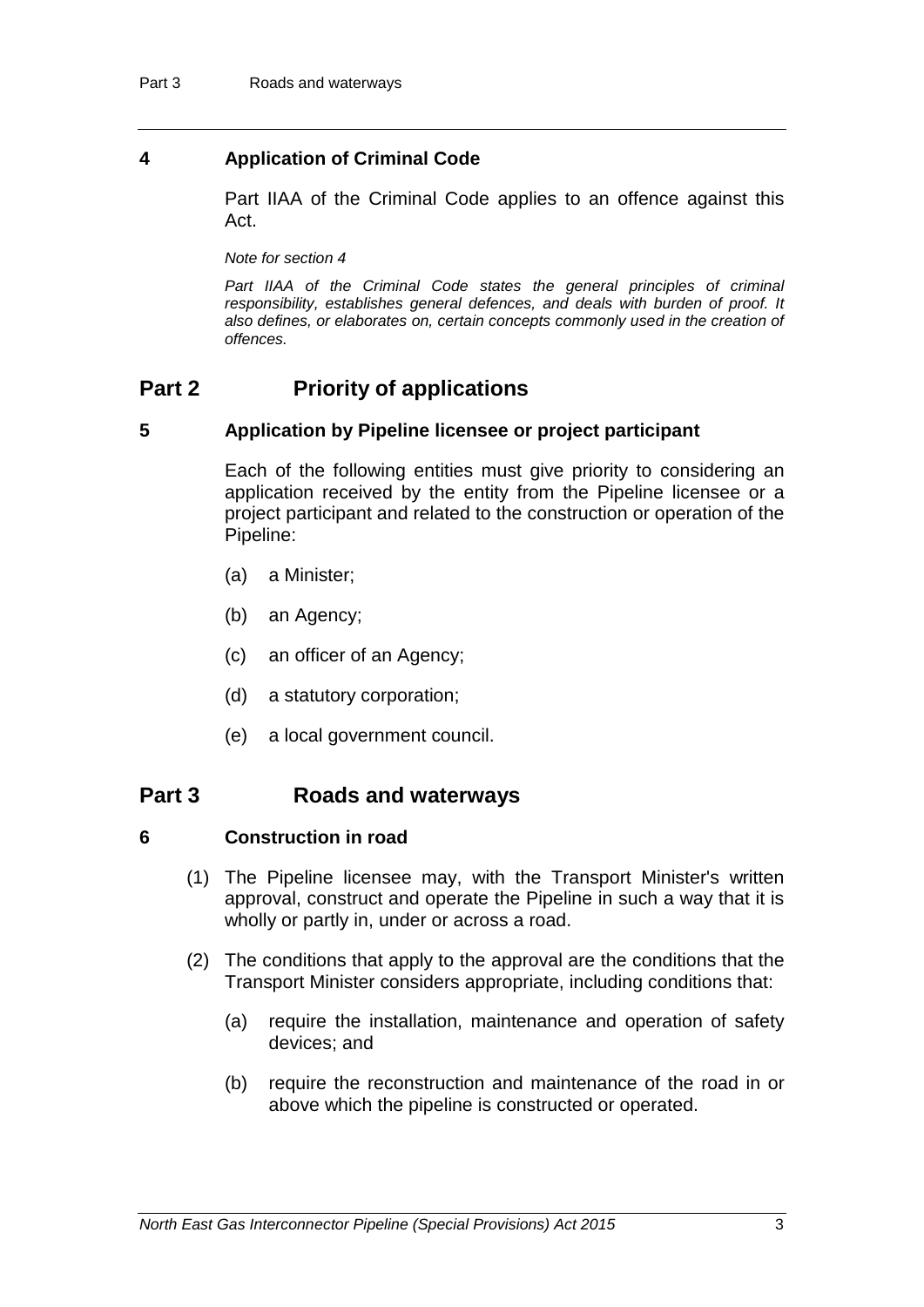#### **7 Waterway crossing**

- (1) The Pipeline licensee may construct and operate the Pipeline across a waterway if:
	- (a) any requirements under a law of the Commonwealth that must be satisfied have been satisfied; and
	- (b) the Water Minister has given written approval for the construction and operation of the Pipeline across the waterway.
- (2) The following conditions apply to the approval:
	- (a) unless the instrument of approval otherwise provides a condition that a project participant must not:
		- (i) prevent, restrict or interfere with the passage of vessels on the waterway; or
		- (ii) divert or use water in the waterway; or
		- (iii) obstruct the flow of water in the waterway;
	- (b) any other conditions determined by the Water Minister that are:
		- (i) stated in the instrument of approval; or
		- (ii) notified to the Pipeline licensee by the Water Minister.

#### **8 Compliance with conditions**

- (1) The Pipeline licensee must ensure that the conditions that apply to an approval under this Part are complied with.
- (2) The Territory may take action to ensure compliance, or to remedy non-compliance, with subsection (1) and recover the costs of doing so from the Pipeline licensee.
- (3) The Supreme Court may, on application by the Minister or any other person with a proper interest:
	- (a) grant an injunction (including a mandatory injunction) to enforce compliance with subsection (1); or
	- (b) award damages against the Pipeline licensee for non-compliance with this section.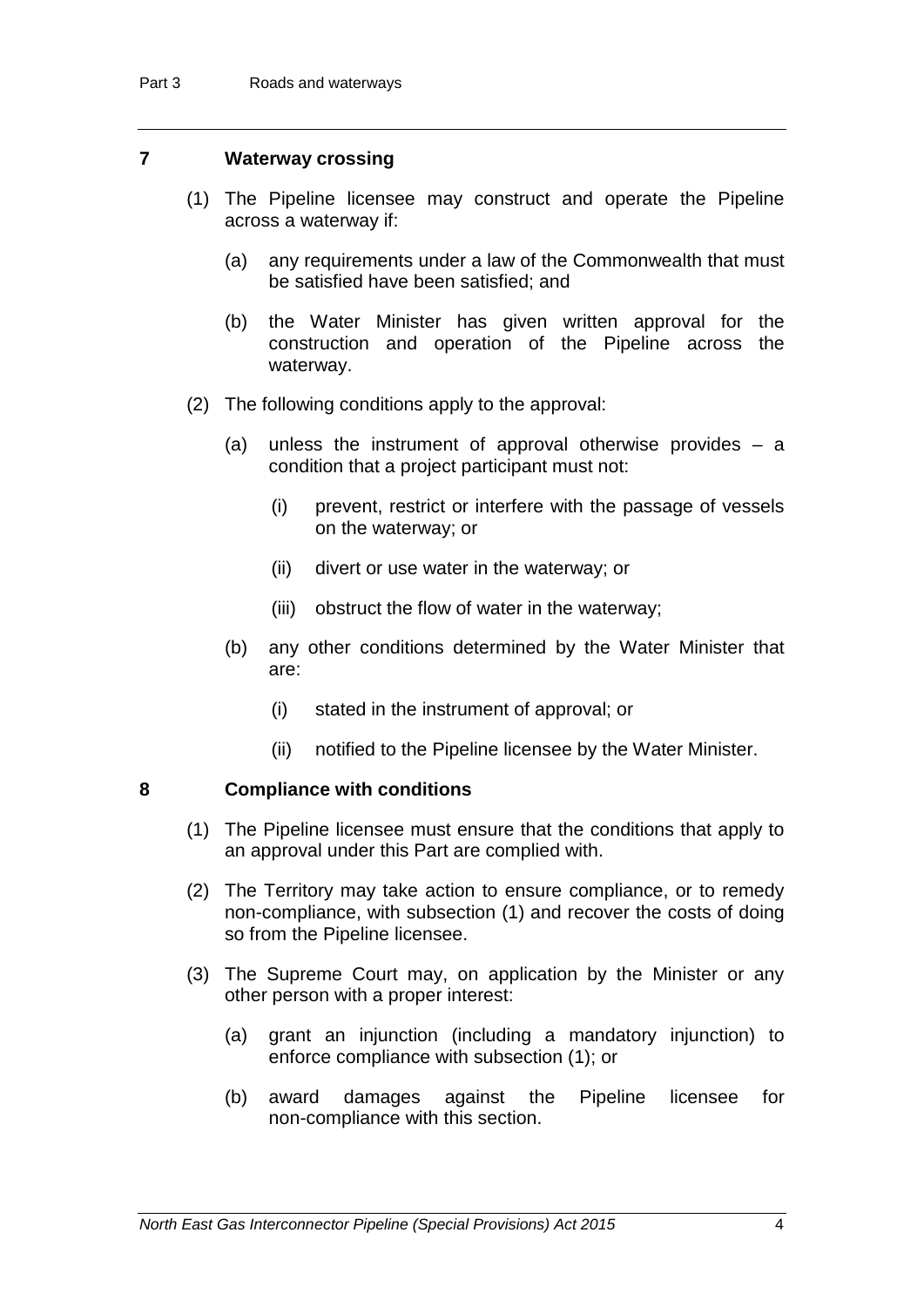### **Part 4 Sacred sites**

#### **9 Work or use of land in proximity to sacred sites**

- (1) An Authority Certificate obtained on the application of a project participant (including one obtained before the commencement of this Act) operates in favour of another project participant who carries out work, or uses land, as contemplated in the certificate.
- (2) The other project participant is bound by:
	- (a) the conditions of the certificate; and
	- (b) if an agreement was reached between the custodians and the applicant – the terms and conditions of the agreement.

### **Part 5 Easement in gross over pastoral land**

#### **10 Easement in gross over pastoral land**

- (1) An easement in gross over pastoral land in favour of the Pipeline licensee, or a project participant nominated by the Pipeline licensee:
	- (a) may be created by agreement between:
		- (i) the Pipeline licensee or the nominated project participant; and
		- (ii) the pastoral lessee; but
	- (b) is not valid without the consent of the Lands Minister.
- (2) An easement in gross created under subsection (1) is taken to be an easement granted under the *Law of Property Act*.
- (3) An easement in gross created under subsection (1) may be varied or extinguished only by agreement between the parties by which it was created (or their successors).

### **Part 6 Miscellaneous matters**

#### **11 Relationship with** *Planning Act*

The creation of an interest in, or in respect of, land for purposes related to the construction or operation of the Pipeline, does not constitute a subdivision of land for the purposes of the *Planning Act.*